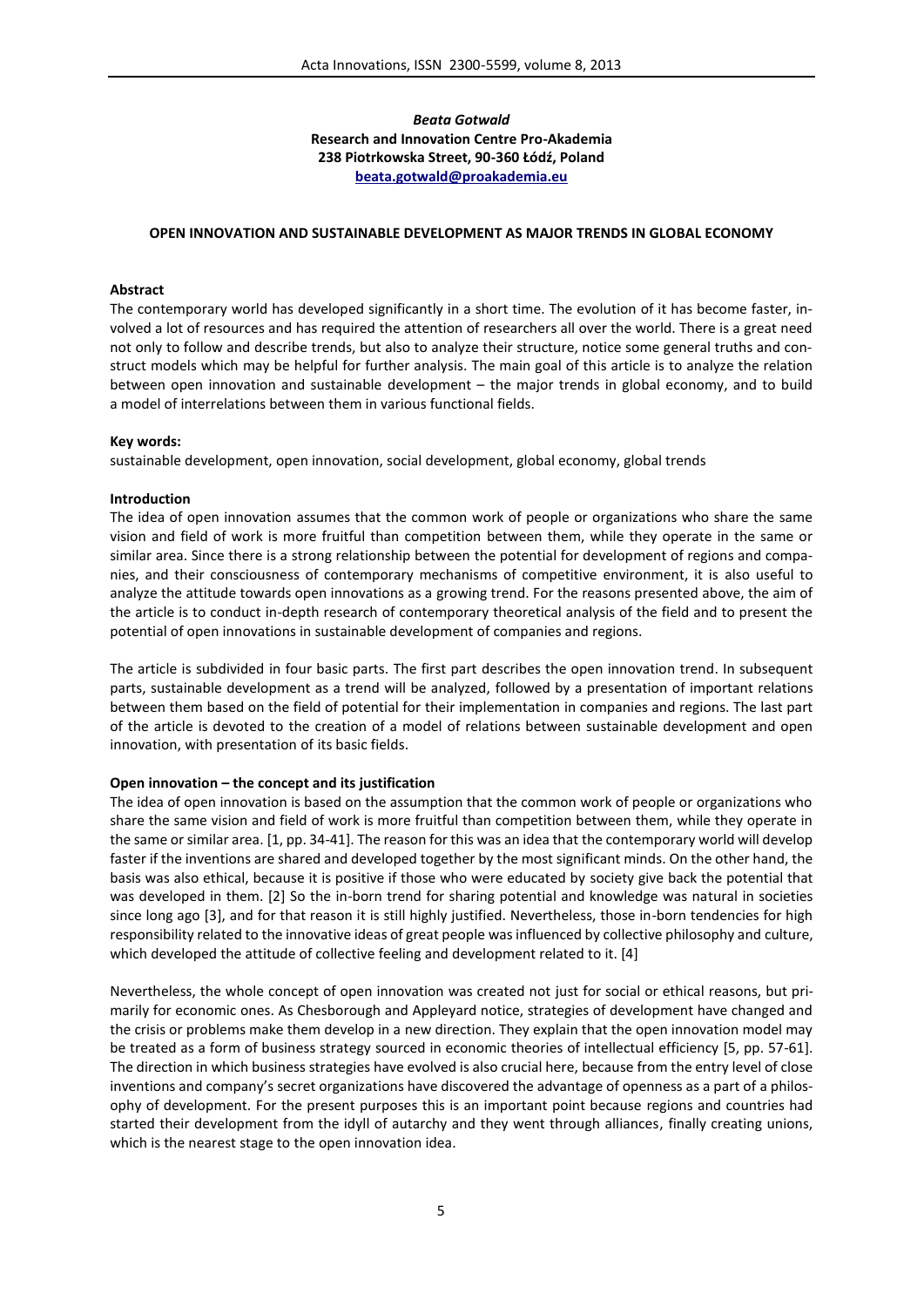While there are many reasons listed as those which make open innovation extremely useful, Chesborough and Appleyeard state that there are a few basic reasons [5]. They should be discussed with attention and be an entry to the main part of the article. The first reason is the ability to share and develop unique knowledge. The possibility to develop and share data and information collected by one person with another, and creating a new added value streaming from that contact is priceless. The Internet, as a global socio-technical structure, is known to be born as an initial form of cooperation of hackers who made the system easier and stable, open for people who had no competences in programming [6]. This proves that such openness makes innovations spread faster.

The other reason isthe outstanding ability of open innovation, understood as the flow of information, stimulating creative/innovative process, to stimulate the creation of new environment and culture. The main reason for supporting the trend is an influence of the environment created this way to maintain and develop skills and attitudes. Not only does open innovation itself influence a company's or region's culture, but also it becomes a pattern to be followed by the others as a set of good practices [7].

As far as open innovation is concerned, the problematic case, especially at the very beginning of implementation, remains a question of the source of financial benefits' sources. Chesborough and Appleyard try to answer it with presenting the example of business models of open source software [5], but this may be simply applicable to the reality of regions too. They describe four dimensions: deployment, hybridization, complements and self-service. The first one is built around an assumption that improvement of the user (client) experience makes them more eager to pay for services, even if they were initially free of charge [5]. This may be understood that common care for innovations, especially in the environmental field, developed based on common work and makes it profitable for the region, because customers are ready to pay more for usage of ecologically friendly reality than for a harmful one. This may be one of the reasons why it is beneficial to work in clusters which concentrate around ecological balance [8].

Another aspect is hybridization, defined as the possibility to prepare various versions of the same program, which may be varied in terms of payment in that one is free and the other is paid. They differ with stability, scope of possible activities, and guarantee of quality. Usually those unpaid versions are used as beta programs left open to be tested and fixed [5, p. 65]. This may be simply transferred to the reality of regions and other companies. Situating a free service next to a paid one makes them cooperate and influence one another. This is used in the example of Wolinski National Park, which is available for tourists free of charge. To visit a bison farm, however, it is necessary to buy a ticket, which is presented in the picture below.



Fig. 1: The entrance to the bison farm *Source: http://pl.wikipedia.org/wiki/Plik:Zagroda\_Mi%C4%99dzyzdroje1.JPG*

Similar activity can be prepared by a company. Preparing demo versions of games, which are free of charge at the initial level, is nothing else but promotion of sales [9]. The other more interesting model is the development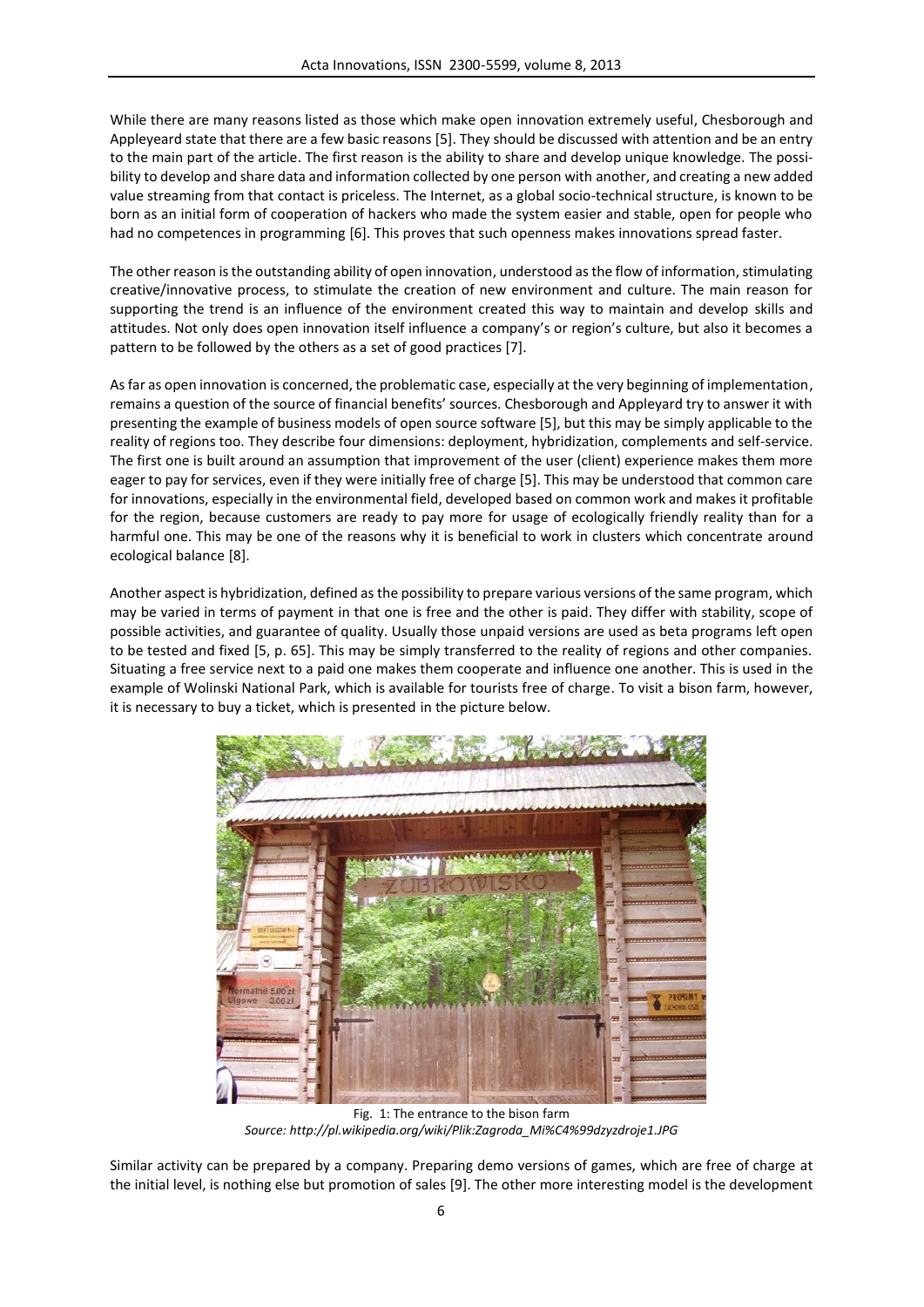of the same product but in two parallel versions, which is closer to the idea of open innovation than to marketing, especially if the free version was open to be modified by the users [10].

The third category is complements, described by Chesborough and Appleyard as a method of adding free products, created in an open innovation model as an addition to the paid product, such as Linux software (free of charges) that is added to an HP personal computer (paid one) [5]. As for the potential of implementation to regions, it is the whole spectrum of products added to a basic offer. While visiting a place you can receive a free regional beverage or while working in a certain place recreation space may be offered. On the other hand, the things which are perceived to be standard in a contemporary region's development become an added value in the company's activities, even though territorial marketing is one of the youngest sub-disciplines in marketing itself [11].

The last element of open innovation potential is the self-service model. This is the most amazing one because it assumes activity on the part of the customer who can freely edit and change the product to adjust it to their needs [5]. The regions, as territorially restricted areas which are functionally independent, may use this type in an especially intense way. The potential of usage of that rule stretches from self-made dishes, through self-delivered services and even to the self-built environment. The only limits that appear there are the boundaries of creativity of the region's governors.

Nevertheless, even if there is a huge potential for applying open innovation to the development and competitive position of a region or company, there still stands the question of the relation between the open innovation trend and sustainable development.

# **Sustainable development as a strategic trend**

Some researchers trace back sustainable development as a concept to XVIII century, when the first shortages of energy appeared, and it is related to Malthus and William Stanley Jevons [12]. Nevertheless, the most common opinion on its development, defined as that which assumes parallel modifications and expansions in all potential fields in which a person, organization or region may rise, appeared mainly thanks to the initiatives of non-governmental organizations. They supported strongly searching for balance between the development of technology and ecology, and between work and personal life. They were those that insisted on employees and organizations to make them aware of the mechanisms of efficiency and long-term benefits of such attitudes [12].

Even if those initial stages were primarily related to building consciousness, the forthcoming ones are more based on law and the concept of a Global Civil Society. What is crucial here, it is nothing else but strengthening the idea of responsibility for a community which is not defined classically in terms of local or regional territory, but in relation to the global village as a place where all people live [13]. This broadened concept supports the existence of a relationship between the world, country, region, and all the citizens and entities operating therein.

Sustainable development in terms of territories was analyzed in the second half of the 20th century, especially in terms of environmentally endangered areas [14]. Forthcoming times proved that protection should be extended not only to those areas that are unique, but also to those that function in developed countries alongside the remaining nature [15]. The issue of the second was analyzed in relation to their citizens and the technology that influenced both the people and environment. Nevertheless, there was an economic aspect added [16] to the issues of ecology, technology and society. At that point, the whole spectrum of analysis was complex enough to start implementing changes. However, to sustain the standard of life achievable with the use of highly toxic technologies and energy resources, the innovations were to be implemented. The visible element of those changes is the Strategy for European Union – Europe 2020, which underlines the need for sustainable and intelligent development.

#### **Sustainable development in a context of open innovation**

While analyzing the relation between sustainable development, understood as a complex work in various fields, and open innovation, understood as the easy flow of information and knowledge, it is crucial to concentrate on strengths and weaknesses and the potential of applying them both. Regions that concentrate on sustainable development need to develop in many areas, including social, technological, intellectual and ecological aspects. Since the previous experiences of regions created some barriers and limits for change, a new attitude is required that may be built on the implementation of innovations and management [17]. Because innovations appear in the open environment, they are usually an effect of an intellectual blow than an intellectual process of thinking.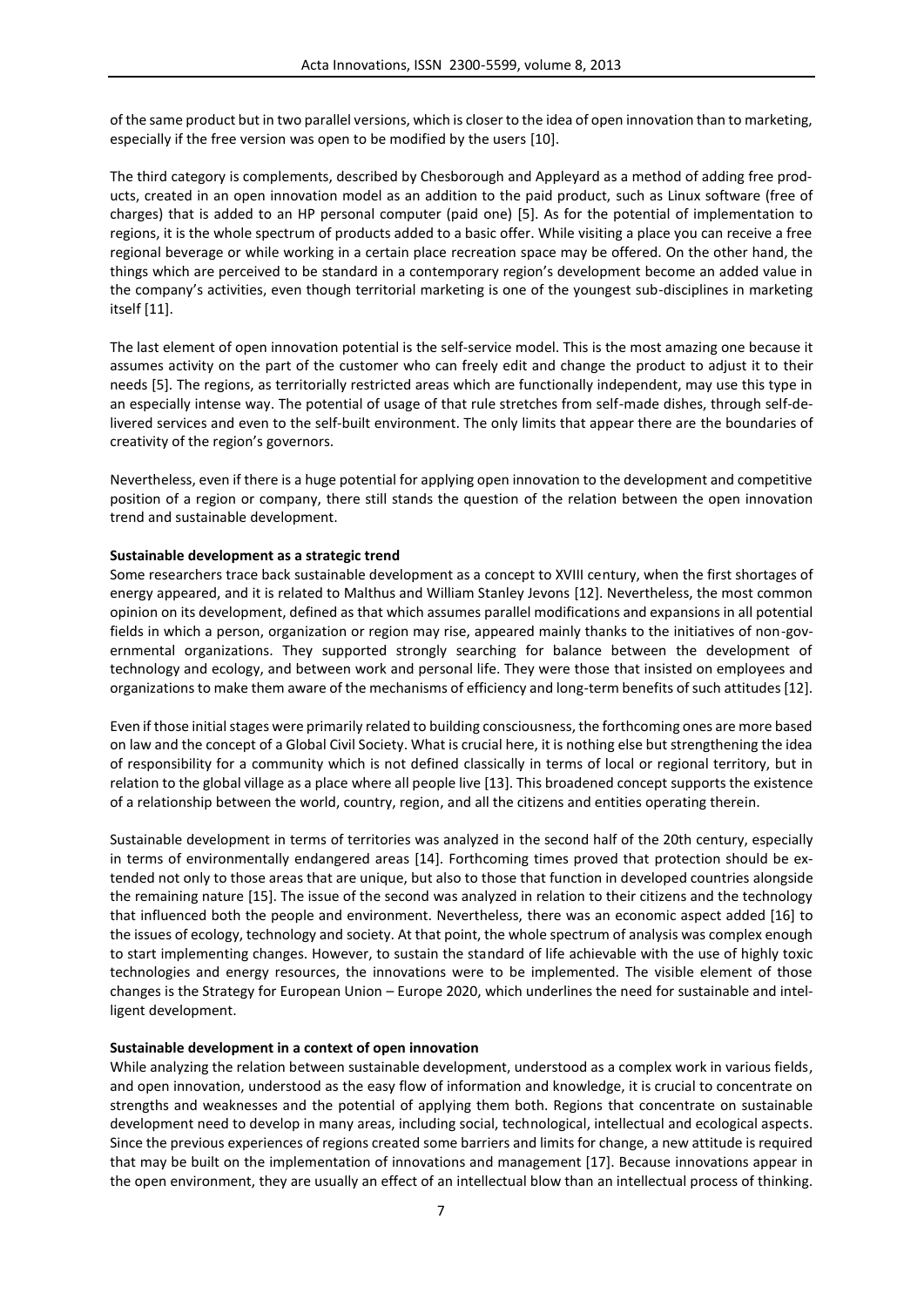[18] For that reason, it is useful to use the whole potential that might be gathered around one idea to support sustainability. On the other hand, concentration on open innovation requires similarly sustainable development potential to be more efficient, especially while social environment is concerned.

**Open Innovation** Technology **Technology** Technology **Sustainable Development** Economy RESERVED Economy Ecology Ecology **External Strategy** Energy **Energy** Energy Society **Society** Society "P" Safety  $\mathbb{Z}/\mathbb{Z}$  Safety  $P''$  Law Law  $\bigvee$  Law

For the those reasons, it is required to construct a model for interrelation between sustainable development and open innovation, which is presented below.

It is worth noticing that the basic model of sustainable development was built based on four dimensions: economy, society, technology and ecology [20]. This is related to the belief that only those four elements state the world and the balance between them can become unstable unless all the elements are unchanged or developed in a parallel way. This is caused by the fact that modifications of each of the four aspects influence the behaviour of the others. Nevertheless, while the assumption of certainty of the thesis is confirmed, then safety (defined as the stability of boundaries and the stability of development of the regions) and law (as a form of guarantee of stability of the environment) should be included. This is of the utmost importance, especially considering the relation between open innovation and sustainable development. Even if those dimensions were acceptable and it was well justified to apply them at the national scale, then it was not that perfectly applicable in the micro scale of one region or the great scale of global economy. Additional fields were added to guarantee the highest possible objectiveness and complexity of the analysis, especially if they were to be applied by countries or regions.

It is justified to expand the scope of the elements in open innovation and sustainable development, because in contemporary reality all mentioned aspects are correlated and implementing changes in one field requires them in another. Although fields such as law, safety or energy were not previously enlisted as fields of sustainable development, it is required to separate them as those areas which influence highly the other ones. There might appear a question for reasons as to why the elements are the same in the open innovation area and why some of them are presented as potential fields. Those potential fields, prefixed with "P", are those which are to be authorised, because they cannot develop without the control of public authorities who are representatives of the people in a territory. Such an assumption is based on the history and general laws.

The assumption of interrelations between all the elements and the need to develop them within sustainable development and open innovation field is reasoned with the fact that only while innovations develop freely and there is a possibility of flow of knowledge, sustainability is possible. It is an issue of secondary importance whether in examples law can be developed in an open way, with open suggestions of all citizens and if this would influence possibility to implement RES, or if the evolution of an RES system within a sustainable development trend would open the new field for open innovation in the field of waste usage for energetic purposes. The crucial element is that openness of creating and evolution of the system can guarantee the parallel advance of all development areas with the intelligent use of both trends.

### **Conclusions**

Open innovation is a growing trend in the world. All countries gradually become more aware of the fact that sustainable development is strictly related to innovations and innovative solutions, and it is proven that there is

Fig. 2: Relationship between fields of open innovation and sustainable development *Source: own research results*